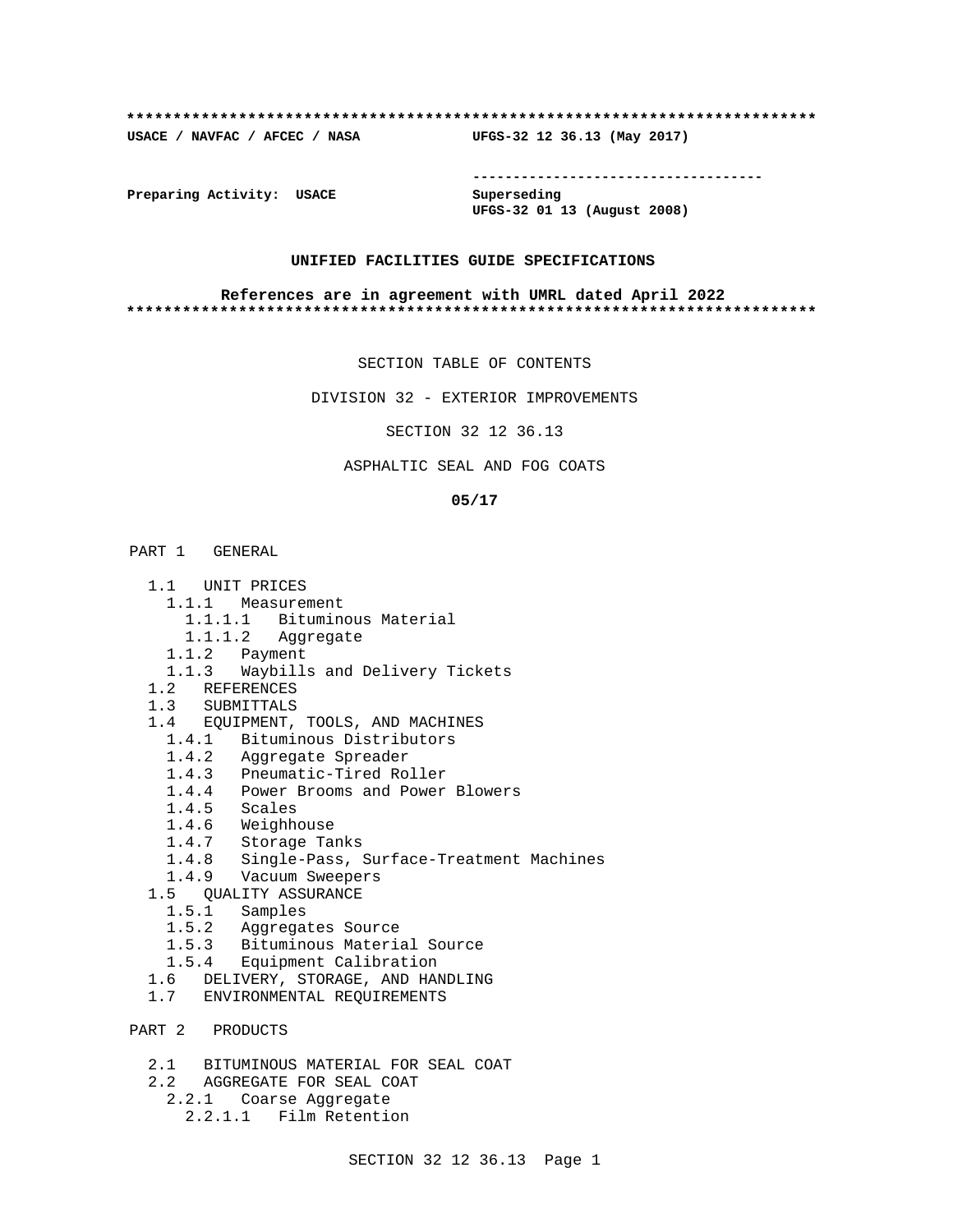- 2.2.1.2 Particle Shapes
- 2.2.1.3 Weight Loss
- 2.2.1.4 Friable Particles
- 2.2.1.5 Crushed Slag
- 2.2.1.6 Crushed Aggregate
- 2.2.2 Fine Aggregate
- 2.3 EMULSIFIED ASPHALT FOR FOG SEAL<br>2.4 WATER
- 2.4 WATER
- PART 3 EXECUTION
	- 3.1 PREPARATION OF SURFACE
	- 3.2 SEAL COAT APPLICATION
		- 3.2.1 Rate
		- 3.2.2 Temperature
		- 3.2.3 Application of Bituminous Material
- 3.2.4 Aggregate Application Rate
- 3.2.5 Application of Aggregate
- 3.2.6 Rolling and Brooming
	- 3.3 FIELD QUALITY CONTROL SEAL COAT
		- 3.3.1 Tests
			- 3.3.1.1 Gradation
			- 3.3.1.2 Abrasion Resistance
		- 3.3.1.3 Stripping
		- 3.3.2 Bituminous Material Sample
	- 3.4 TRIAL APPLICATION SEAL COAT
	- 3.5 FOG SEAL APPLICATION
		- 3.5.1 Sample Application
		- 3.5.2 Application Inspection
- 3.5.3 Inspection Reports
- 3.5.4 Application
	- 3.6 SITE PROTECTION
	- 3.7 TRAFFIC CONTROL
- -- End of Section Table of Contents --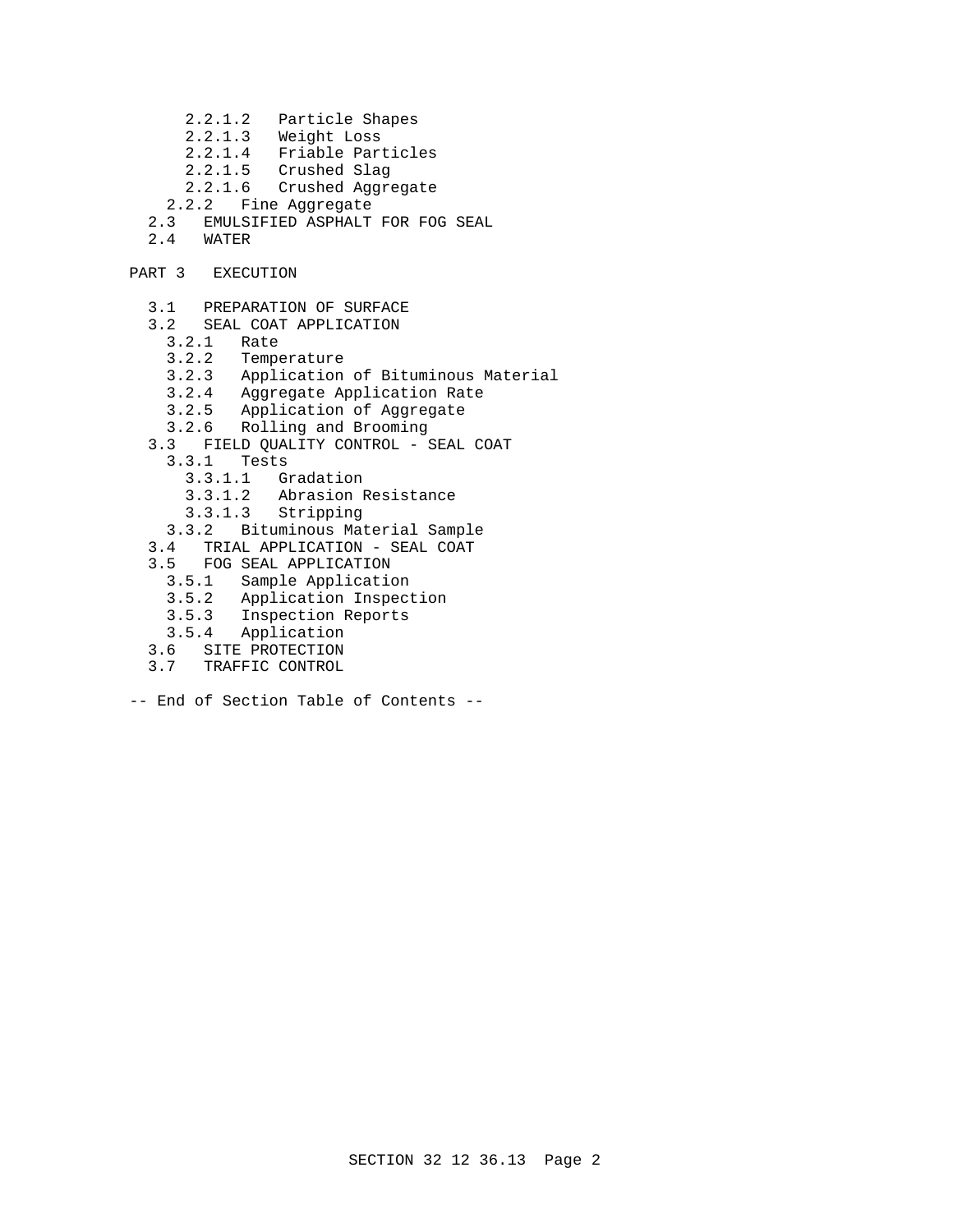USACE / NAVFAC / AFCEC / NASA

--------------------------------------

Preparing Activity: USACE

Superseding UFGS-32 01 13 (August 2008)

UFGS-32 12 36.13 (May 2017)

## UNIFIED FACILITIES GUIDE SPECIFICATIONS

References are in agreement with UMRL dated April 2022 

## SECTION 32 12 36.13

ASPHALTIC SEAL AND FOG COATS  $05/17$ 

NOTE: This guide specification covers the requirements for asphaltic surface coatings for low volume roads, parking areas, and other general applications. A fog coat can also be used on airfields in areas such as shoulders, taxiways, and overruns.

Adhere to UFC 1-300-02 Unified Facilities Guide Specifications (UFGS) Format Standard when editing this guide specification or preparing new project specification sections. Edit this guide specification for project specific requirements by adding, deleting, or revising text. For bracketed items, choose applicable item(s) or insert appropriate information.

Remove information and requirements not required in respective project, whether or not brackets are present.

This specification must be edited to remove all references to Fog Seal when it is not required in the project and to remove references to aggregates when aggregates are not used with the sealers.

Comments, suggestions and recommended changes for this guide specification are welcome and should be submitted as a Criteria Change Request (CCR). 

## PART 1 GENERAL

NOTE: Bituminous seal coat should not be used on primary roads or airfield areas where high speed traffic is expected. Seal coats with uncoated aggregate will not be used on airfields due to FOD potential. Fog seals lower the friction of paved surfaces and will not be used on runways, high speed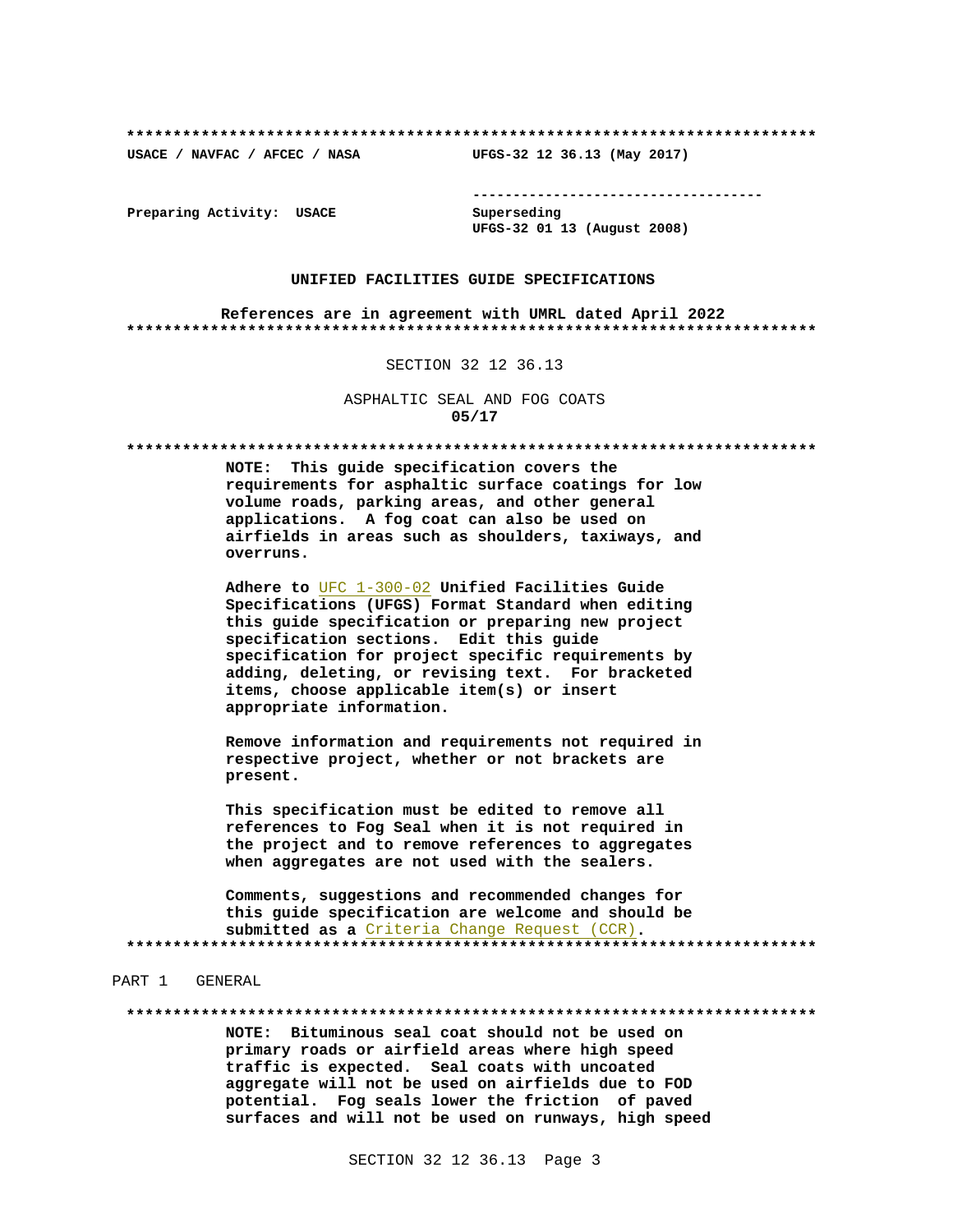taxiway turnoffs, or moderate to high speed roads unless approval is obtained from NAVFAC HQ, AFCEC or the TSMCX.

UFC 3-250-03 should be used for guidance in preparing these specifications. 

## 1.1 UNIT PRICES

## NOTE: Delete this paragraph when lump sum bidding is used.

## 1.1.1 Measurement

Measure the quantities of bituminous material and aggregate used in the accepted work and to be paid for, provided that the measured quantities are not more than 10 percent over the specified application rate. Any amount of bituminous material and aggregate more than 10 percent over the specified application rate for each application will be deducted from the measured quantities except for irregular areas where hand spraying of the bituminous material and hand spreading of the aggregate is necessary.

## 1.1.1.1 Bituminous Material

# NOTE: When the bituminous material is measured in liters gallons, the appropriate ASTM method will be retained for correcting the measured volume for the type of bituminous material specified.

The amount of bituminous material to be paid for will be measured in [ metric 2000 pound tons, ] [L at 15.6 degrees C gallons at 60 degrees F] of residual asphalt cement. Correct volumes measured at temperatures other than 15.6 degrees C 60 degrees F in accordance with [ASTM D1250] [, using a coefficient of expansion of 0.00045 per degree C 0.00025 per degree F for asphalt emulsion].

#### $1.1.1.2$ Aggregate

# NOTE: When for seal is being specified delete reference to aggregates.

The amount of aggregate to be paid for will be measured in [metric tons tons] [cubic meters yards] of dry aggregate. Measure materials [using approved weigh scales] [by determining the volume capacity of each vehicle delivering the material to the site of the work or stockpiles].

#### $1.1.2$ Payment

# NOTE: Delete this paragraph when lump sum bidding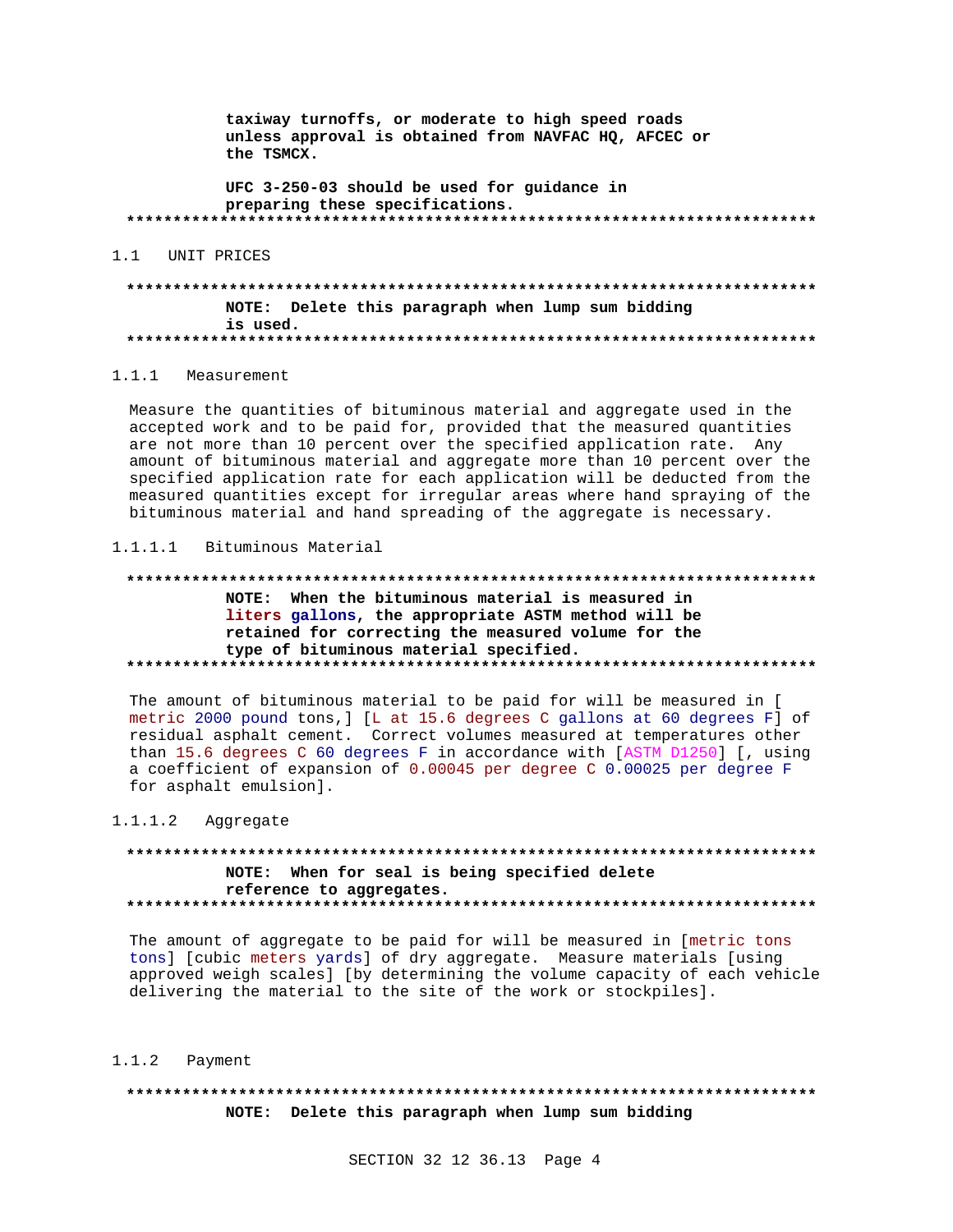### is used.

#### 

The quantities of aggregate and bituminous material, determined as specified above, will be paid for at the respective contract unit prices. Payment will constitute full compensation for all operations necessary to complete the work as specified herein.

### $1.1.3$ Waybills and Delivery Tickets

## NOTE: Delete this paragraph when lump sum bidding is used.

Do not remove bituminous material from the tank car or storage tank until measurements of the remaining quantity have been taken. Submit waybills and delivery tickets during the progress of the work. Before the final statement is allowed, file certified waybills and delivery tickets for all materials used in the work covered by this section.

### $1.2$ REFERENCES

### 

NOTE: This paragraph is used to list the publications cited in the text of the guide specification. The publications are referred to in the text by basic designation only and listed in this paragraph by organization, designation, date, and title.

Use the Reference Wizard's Check Reference feature when you add a Reference Identifier (RID) outside of the Section's Reference Article to automatically place the reference in the Reference Article. Also use the Reference Wizard's Check Reference feature to update the issue dates.

References not used in the text will automatically be deleted from this section of the project specification when you choose to reconcile references in the publish print process.

When fog seal is being specified delete reference for aggregates. 

The publications listed below form a part of this specification to the extent referenced. The publications are referred to within the text by the basic designation only.

> AMERICAN ASSOCIATION OF STATE HIGHWAY AND TRANSPORTATION OFFICIALS (AASHTO)

| AASHTO M 81 |                                     | (1992; R 2017) Standard Specification for |  |
|-------------|-------------------------------------|-------------------------------------------|--|
|             | Cutback Asphalt (Rapid-Curing Type) |                                           |  |

AASHTO M 82 (2017) Standard Specification for Cutback Asphalt (Medium-Curing Type)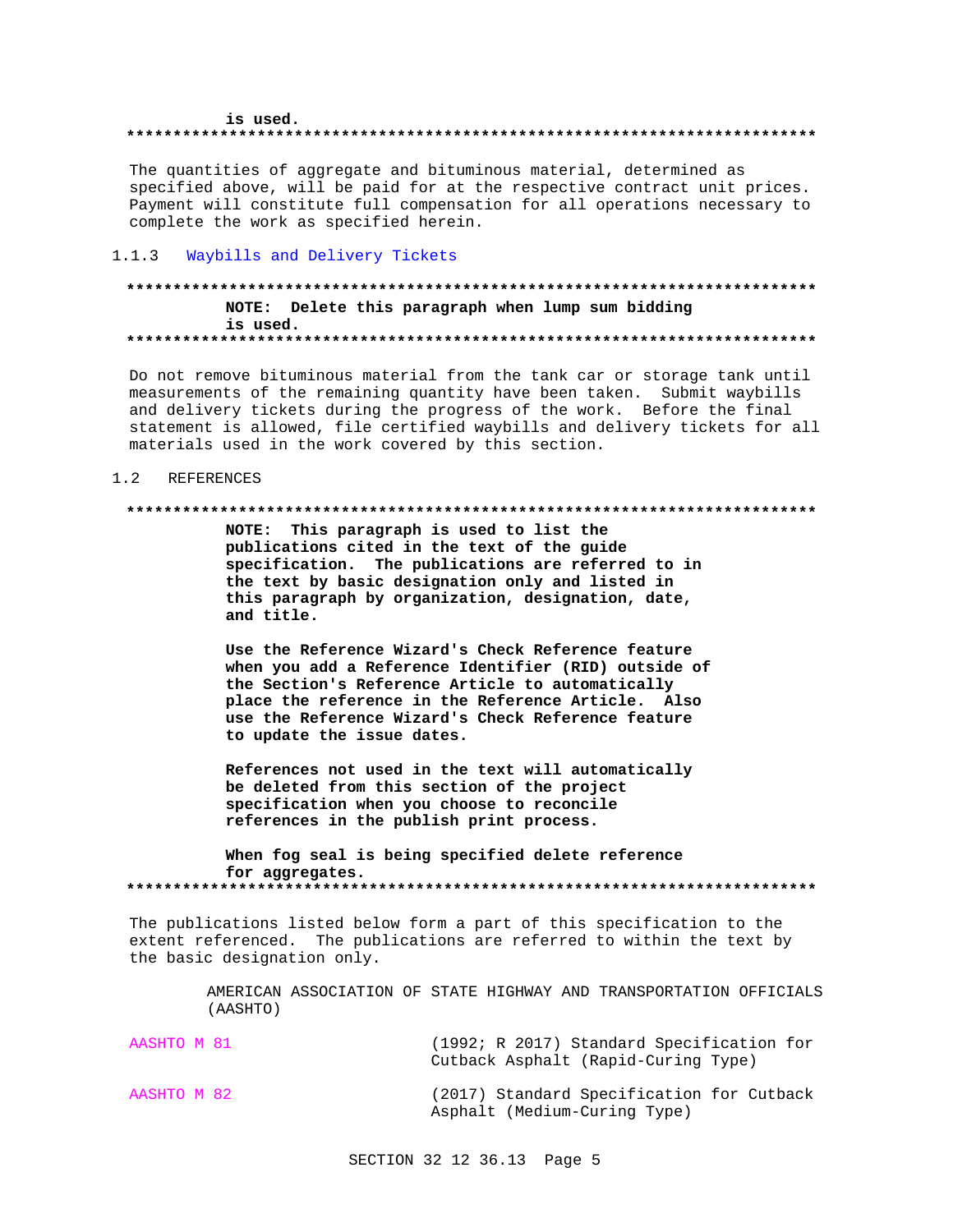AASHTO M 226 (1980; R 2017) Standard Specification for Viscosity-Graded Asphalt Cement ASTM INTERNATIONAL (ASTM) ASTM C29/C29M (2017a) Standard Test Method for Bulk Density ("Unit Weight") and Voids in Aggregate ASTM C131/C131M (2020) Standard Test Method for Resistance to Degradation of Small-Size Coarse Aggregate by Abrasion and Impact in the Los Angeles Machine ASTM C136/C136M (2019) Standard Test Method for Sieve Analysis of Fine and Coarse Aggregates ASTM C142/C142M (2017) Standard Test Method for Clay Lumps and Friable Particles in Aggregates ASTM D75/D75M (2019) Standard Practice for Sampling Aggregates ASTM D140/D140M (2016) Standard Practice for Sampling Asphalt Materials ASTM D946/D946M (2020) Standard Specification for Penetration-Graded Asphalt Cement for Use in Pavement Construction ASTM D977 (2019a; E 2019) Standard Specification for Emulsified Asphalt ASTM D1250 (2019; E 2020) Standard Guide for Use of the Joint API and ASTM Adjunct for Temperature and Pressure Volume Correction Factors for Generalized Crude Oils, Refined Products, and Lubricating Oils: API MPMS Chapter 11.1 ASTM D2027/D2027M (2019) Cutback Asphalt (Medium-Curing Type) ASTM D2028/D2028M (2015) Cutback Asphalt (Rapid-Curing Type) ASTM D2397/D2397M (2019a) Standard Specification for Cationic Emulsified Asphalt ASTM D2995 (1999; R 2009) Determining Application Rate of Bituminous Distributors ASTM D3381/D3381M (2018) Standard Specification for Viscosity-Graded Asphalt Binder for Use in Pavement Construction ASTM D3625/D3625M (2012) Standard Practice for Effect of Water on Bituminous-Coated Aggregate Using Boiling Water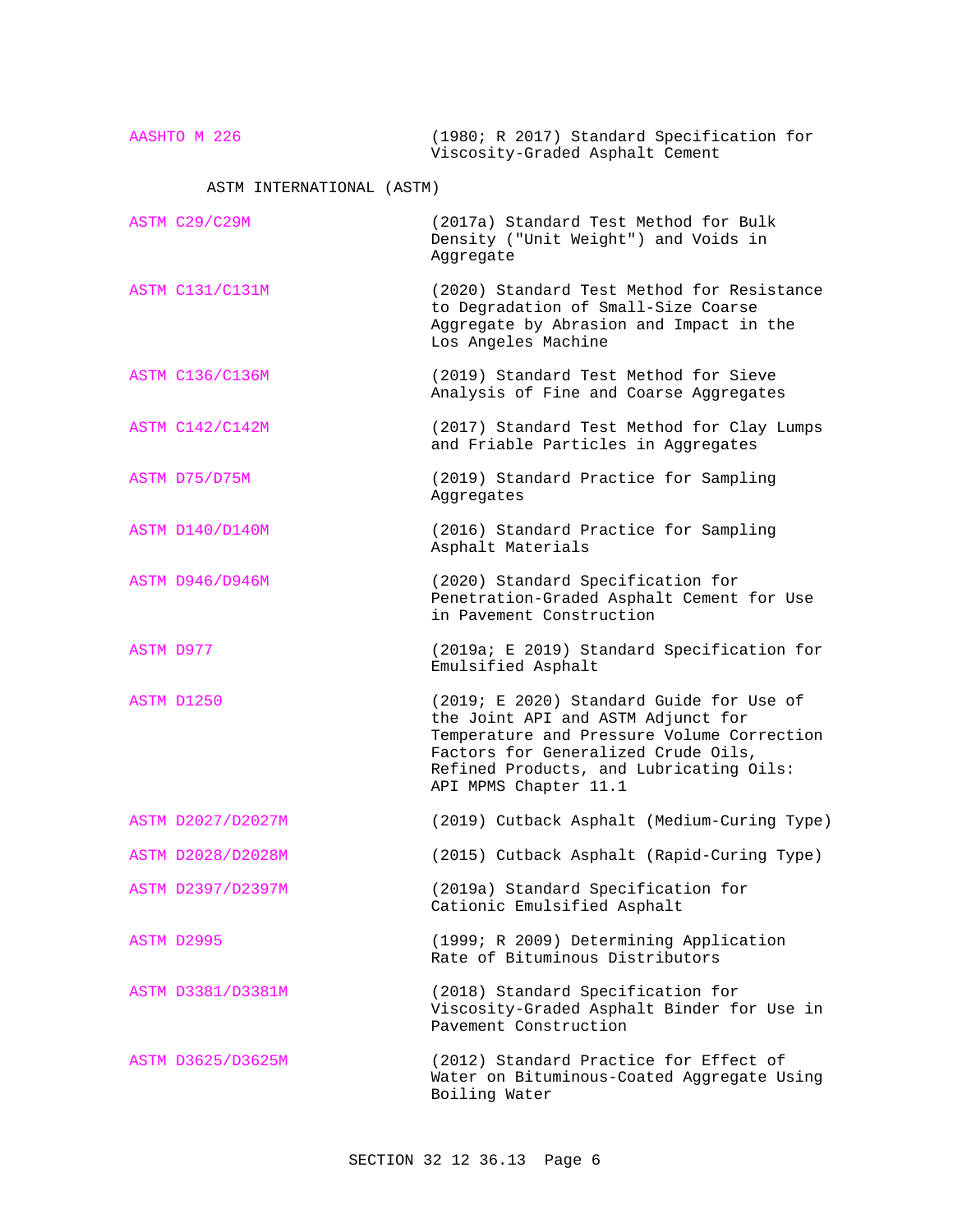ASTM D4791 (2019) Flat Particles, Elongated Particles, or Flat and Elongated Particles in Coarse Aggregate

U.S. FEDERAL HIGHWAY ADMINISTRATION (FHWA)

MUTCD (2009; Rev 2012) Manual on Uniform Traffic Control Devices

## 1.3 SUBMITTALS

### **\*\*\*\*\*\*\*\*\*\*\*\*\*\*\*\*\*\*\*\*\*\*\*\*\*\*\*\*\*\*\*\*\*\*\*\*\*\*\*\*\*\*\*\*\*\*\*\*\*\*\*\*\*\*\*\*\*\*\*\*\*\*\*\*\*\*\*\*\*\*\*\*\*\***

**NOTE: Review submittal description (SD) definitions in Section 01 33 00 SUBMITTAL PROCEDURES and edit the following list, and corresponding submittal items in the text, to reflect only the submittals required for the project. The Guide Specification technical editors have classified those items that require Government approval, due to their complexity or criticality, with a "G." Generally, other submittal items can be reviewed by the Contractor's Quality Control System. Only add a "G" to an item, if the submittal is sufficiently important or complex in context of the project.**

**For Army projects, fill in the empty brackets following the "G" classification, with a code of up to three characters to indicate the approving authority. Codes for Army projects using the Resident Management System (RMS) are: "AE" for Architect-Engineer; "DO" for District Office (Engineering Division or other organization in the District Office); "AO" for Area Office; "RO" for Resident Office; and "PO" for Project Office. Codes following the "G" typically are not used for Navy, Air Force, and NASA projects.**

**The "S" classification indicates submittals required as proof of compliance for sustainability Guiding Principles Validation or Third Party Certification and as described in Section 01 33 00 SUBMITTAL PROCEDURES.**

**Choose the first bracketed item for Navy, Air Force and NASA projects, or choose the second bracketed item for Army projects. \*\*\*\*\*\*\*\*\*\*\*\*\*\*\*\*\*\*\*\*\*\*\*\*\*\*\*\*\*\*\*\*\*\*\*\*\*\*\*\*\*\*\*\*\*\*\*\*\*\*\*\*\*\*\*\*\*\*\*\*\*\*\*\*\*\*\*\*\*\*\*\*\*\***

Government approval is required for submittals with a "G" or "S" classification. Submittals not having a "G" or "S" classification are [for Contractor Quality Control approval.][for information only. When used, a code following the "G" classification identifies the office that will review the submittal for the Government.] Submit the following in accordance with Section 01 33 00 SUBMITTAL PROCEDURES:

# SD-03 Product Data

Waybills and Delivery Tickets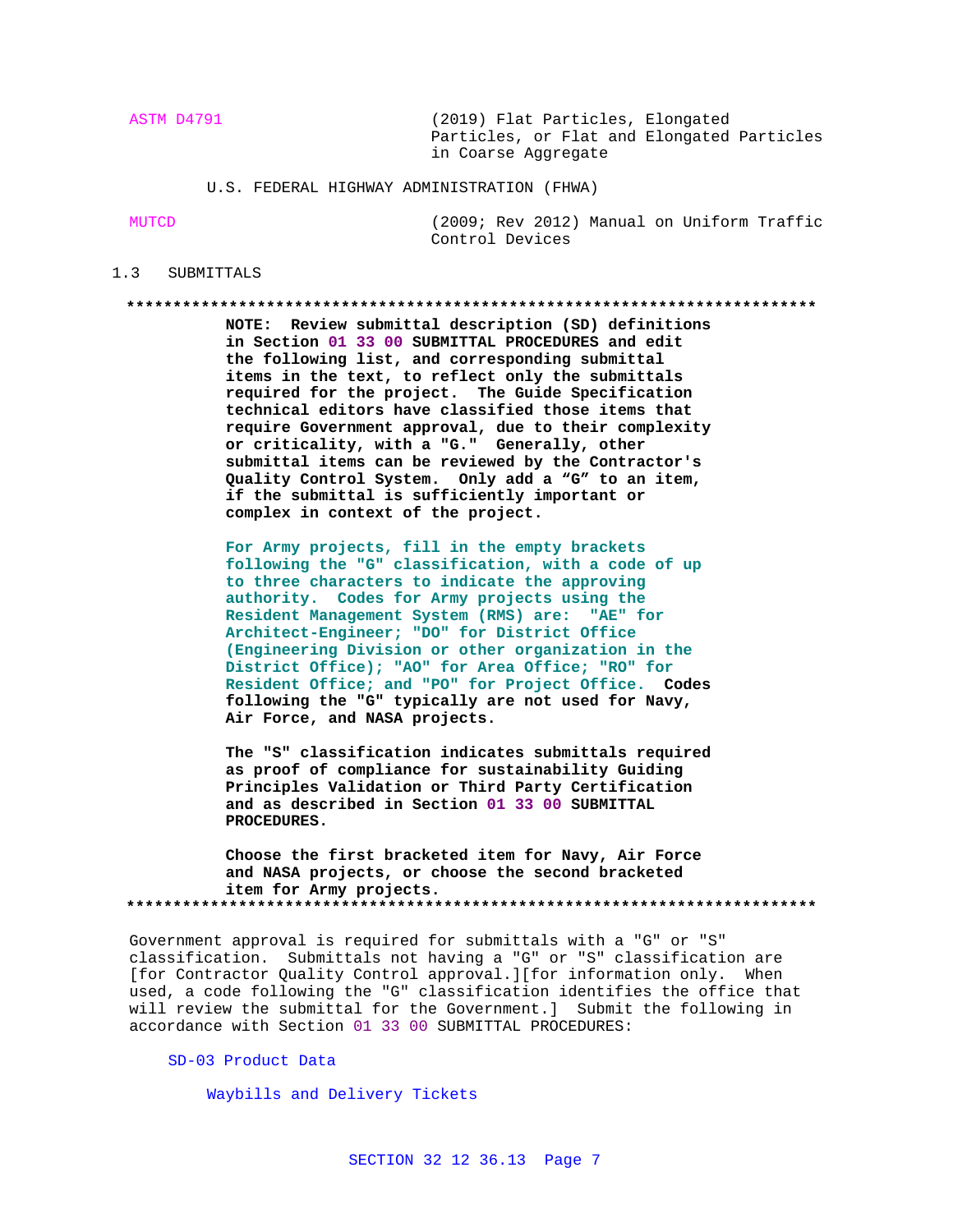Equipment List

Inspection Reports

SD-04 Samples

Bituminous Materials

Aggregates

Fog Seal;  $G[$ ,  $[\underline{\hspace{1cm}}]$ ]

SD-06 Test Reports

Tests

EQUIPMENT, TOOLS, AND MACHINES  $1.4$ 

## NOTE: Retain equipment units required for the project and delete all others.

Equipment, plant and tools used in the work are subject to approval. Maintain in a satisfactory working condition at all times. Provide equipment which is adequate and has the capability of producing the results specified. Provide calibrated equipment, such as asphalt distributors, scales, batching equipment, spreaders and similar equipment, that has been calibrated by an approved calibration laboratory within [12] [\_\_\_\_\_] months prior to commencing work [and every [\_\_\_\_\_] months thereafter, by such laboratory from the date of recalibration, during the term of the contract]. Submit an equipment list with calibration reports.

### $1.4.1$ Bituminous Distributors

Provide distributors that have pneumatic tires of sufficient size and number to prevent rutting, shoving, or otherwise damaging any part of the pavement structure. Use distributors that distribute the bituminous material in a uniform double or triple lap at the specified temperature, at readily determined and controlled rates from 0.23 to 9.05 L/square meter

0.05 to 2.0 gallons/square yard, with a pressure range of 172.4 to 517.1 kPa 25 to 75 psi with an allowable variation from the specified rate of not more than plus or minus 5 percent, and at variable widths. Include in the distributor equipment a separate power unit for the bitumen pump, full-circulation spray bars, tachometer, pressure gauges, volume-measuring devices, adequate heaters for heating of materials to the proper application temperature, a thermometer for reading the temperature of tank contents, and a hand-held hose attachment suitable for applying bituminous material manually to areas inaccessible to the distributor. Equip the distributor to circulate and agitate the bituminous material during the heating process. Provide distributor with a horizontally and vertically adjustable spray nozzle bar. Make normal width of bar application at least

3.7 m 12 feet, with provisions for lesser or larger width when necessary. Equip distributor with a meter having a dial registering meters of travel/sec feet of travel/min and a meter that registers the application rate in liters/square meter gallons/square yard. Make both dials visible to the distributor driver. Provide a thermometer and well, not in contact with any heating tubes, for accurately indicating temperature of asphalt emulsion.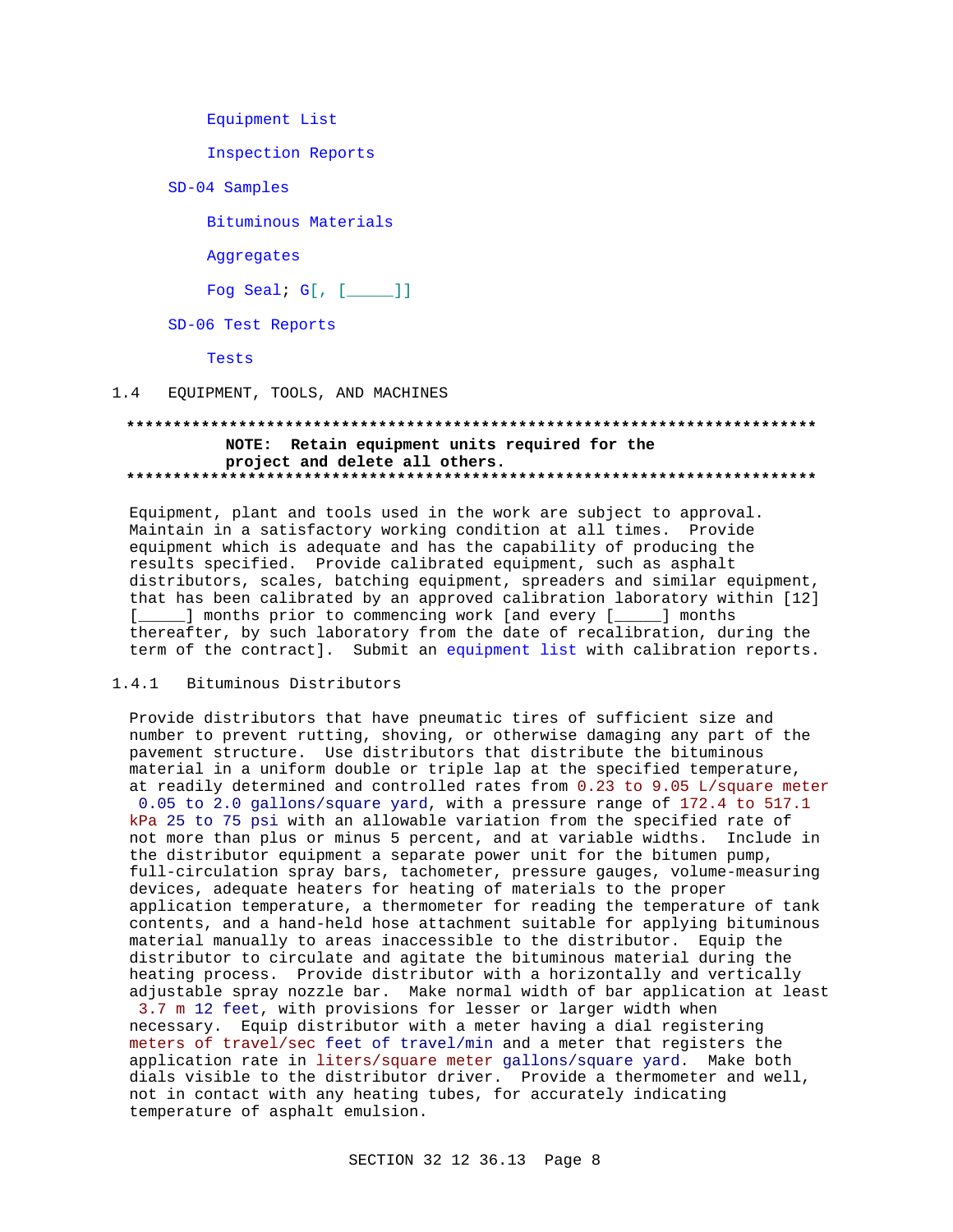# 1.4.2 Aggregate Spreader

## NOTE: Delete this paragraph when fog seal is being specified.

Use aggregate-spreading equipment that is adjustable and capable of uniformly spreading aggregate at the specified rate in a single-pass operation over the surface to be sealed.

### Pneumatic-Tired Roller  $143$

## NOTE: Delete this paragraph when fog seal is being specified.

Provide a pneumatic-tired roller of sufficient size to seat the cover aggregate into the bituminous material without fracturing the aggregate particles. Use rollers that have a total compacting width of not less than 1.52 m 5 feet and a tire pressure of at least 350 Kpa 50 psi. Use rollers that weigh at least 8,182 Kg 18,000 pounds.

 $1.4.4$ Power Brooms and Power Blowers

Provide power brooms and power blowers suitable for cleaning surfaces to [be treated] [which the seal coat is to be applied].

## $1.4.5$  Scales

## NOTE: Delete this paragraph when lump sum bidding is used or when fog seal is being specified.

Use scales of sufficient size and capacity to accommodate all trucks hauling aggregates in the job. Use scales that have been tested and approved by an inspector of the state inspection bureau charged with scales inspection within the State in which the project is located. If an official of the inspection bureau is not available, test the scales in accordance with the State specifications in the presence of the Contracting Officer. Keep the necessary number of standard weights on hand at all times for testing the scales.

## 1.4.6 Weighhouse

## NOTE: Delete this paragraph when lump sum bidding is used and when fog seal is being specified.

Provide a weatherproof weighhouse, constructed in a manner that will afford adequate protection for the recording devices on the scales, of a suitable size with one sliding window facing the scales platform, one end window, and a desk-type area at least 600 mm 2 feet wide by 1.8 m 6 feet long.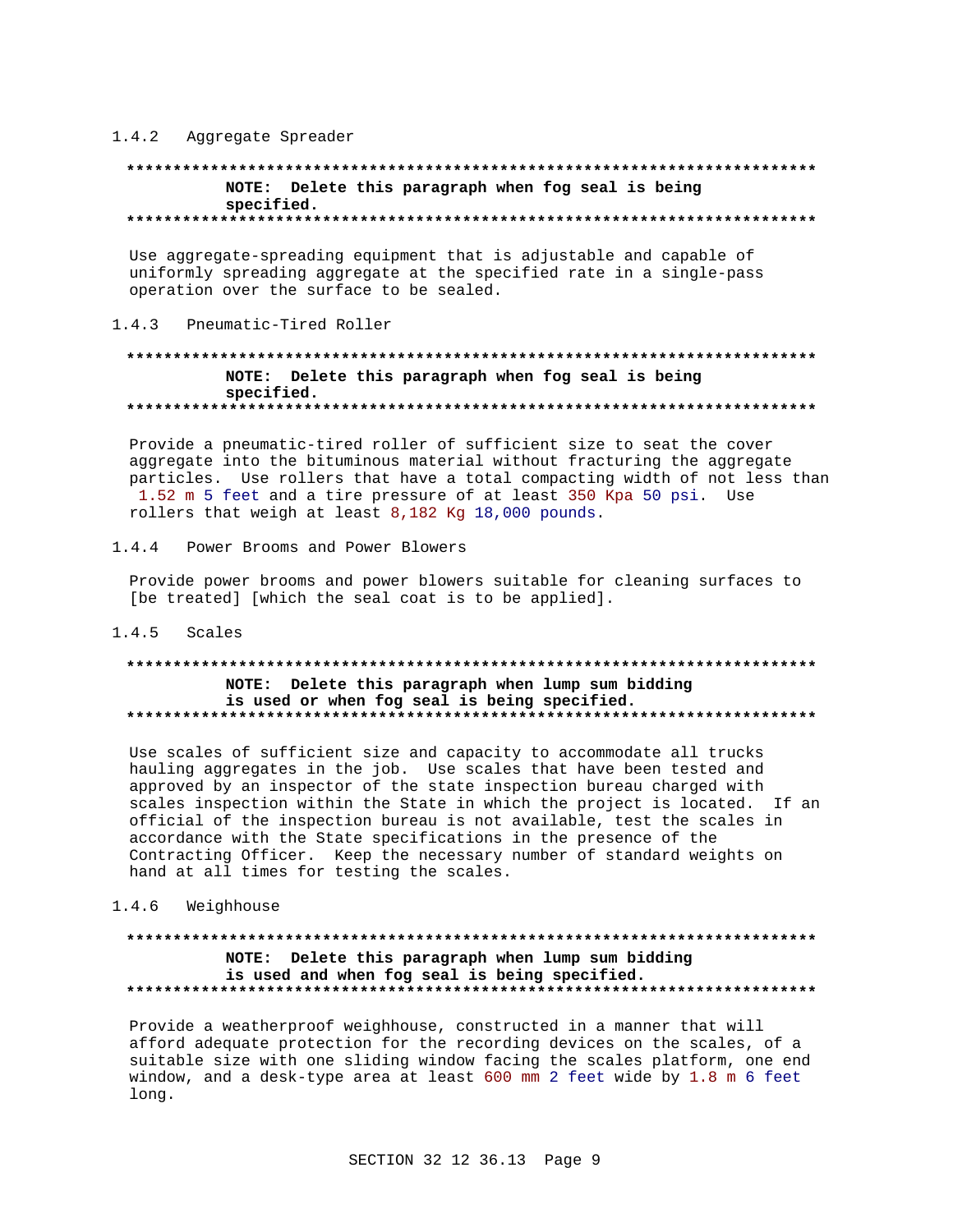## 1.4.7 Storage Tanks

Provide tanks capable of heating the bituminous material, under effective and positive control at all times, to the required temperature. Accomplish heating by steam coils, hot oil, or electricity. Affix to the tank an armored thermometer with a range from 37.8 to 148.9 degrees C 100 to 300 degrees F so that the temperature of the bituminous material may be read at all times.

### $1.4.8$ Single-Pass, Surface-Treatment Machines

## NOTE: Delete this paragraph when fog seal is bing specified.

Provide machines capable of spraying bituminous material and spreading aggregate in one pass; of distributing the bituminous material uniformly, at even heat, and in controlled amounts; and immediately spreading aggregates uniformly, in controlled amounts, over the surface to be sealed.

### $1.4.9$ Vacuum Sweepers

Provide self-propelled, vacuum pickup sweeper capable of removing loose sand, water, and debris from pavement surface.

## 1.5 QUALITY ASSURANCE

## 

NOTE: Keep applicable tests and delete the others depending on whether this Section is used for Seal or Fog Coat. 

Perform sampling and testing using an approved commercial testing laboratory or facilities furnished by the Contractor. No work requiring testing will be permitted until the facilities have been inspected and approved. The first inspection will be at the expense of the Government. Costs incurred for any subsequent inspection will be charged to the Contractor. Perform tests in sufficient numbers, and at the location and times directed, to ensure that the materials meet specified requirements.

### $1.5.1$ Samples

Take aggregate samples for laboratory tests in accordance with ASTM D75/D75M. Take samples of bituminous material in accordance with ASTM D140/D140M.

### $1.5.2$ Aggregates Source

Select sources from which aggregates are to be obtained and notify the Contracting Officer within 15 days after the award of the Contract. Submit a 23 kg 50 pound sample of each aggregate to be used. Perform tests for the evaluation of aggregates by using an approved commercial laboratory at no expense to the Government. Tests for determining the suitability of aggregate include, but are not limited to: gradation in accordance with ASTM C136/C136M, abrasion resistance in accordance with ASTM C131/C131M, clay lumps and friable particles in accordance with ASTM C142/C142M, unit weight and voids in accordance with ASTM C29/C29M,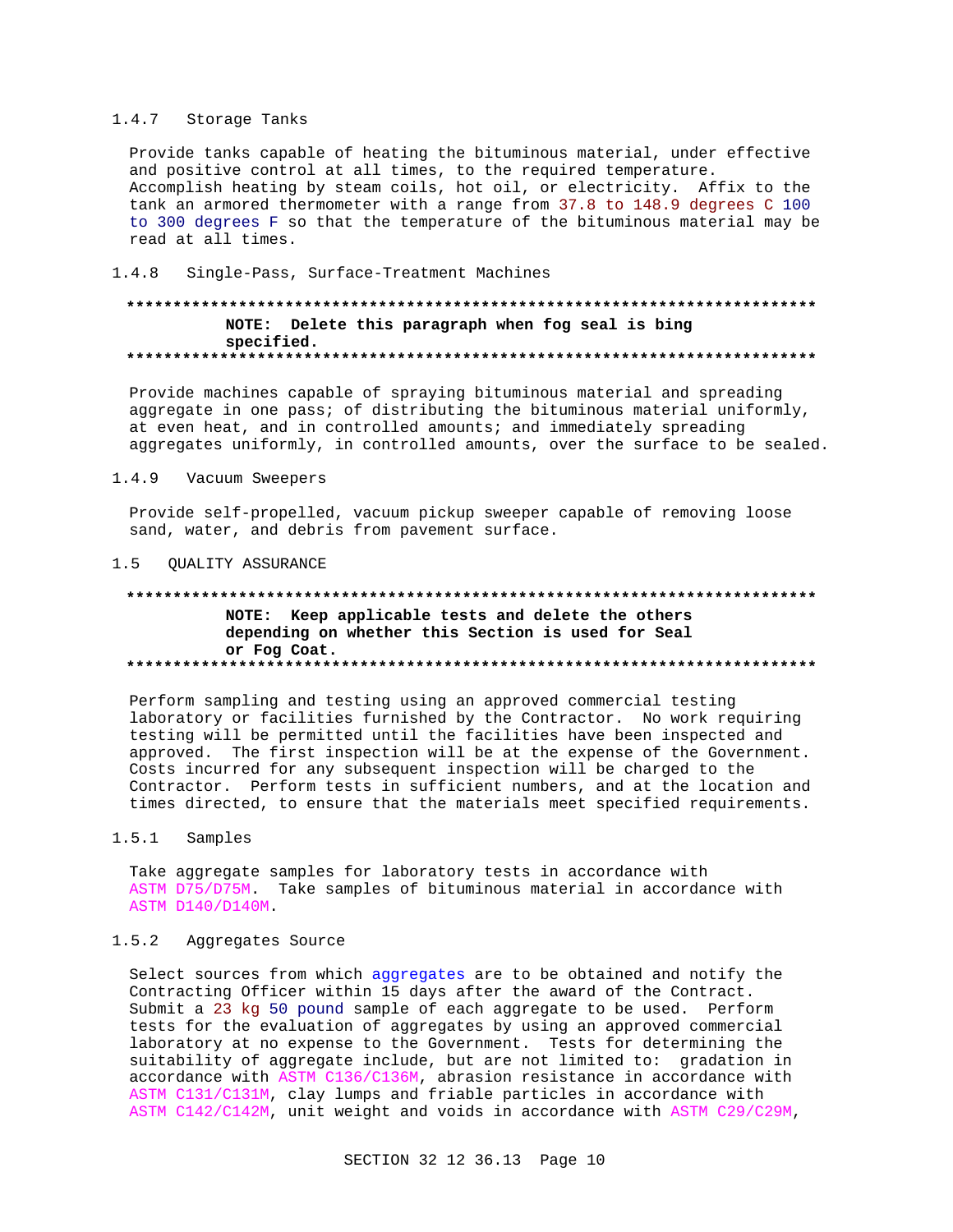and flat and elongated particles in accordance with ASTM D4791

 $1.5.3$ Bituminous Material Source

Select sources from which bituminous materials are to be obtained and notify the Contracting Officer within 15 days after the award of the contract. From each source of supply, submit a 4 L one gallon sample of bituminous material.

 $1.5.4$ Equipment Calibration

Furnish all equipment, materials and labor necessary to calibrate the bituminous distributor and the aggregate spreader. Perform all calibrations with the approved job materials and prior to applying the specified coatings to the prepared surface. Perform calibration of the bituminous distributor in accordance with ASTM D2995. Inspect all equipment prior to start of work and at regular intervals as needed during work.

 $1.6$ DELIVERY, STORAGE, AND HANDLING

Deliver asphalt materials to the site in a homogenous and undamaged condition. Inspect the materials for contamination and damage. Unload and store the materials with a minimum of handling. Protect stored aggregate from contamination and segregation. Replace defective or damaged materials.

### ENVIRONMENTAL REQUIREMENTS  $1.7$

### \*\*\*\*\*\*\*\*\*\*\*\*\*\*\*\* NOTE: Retain correct temperatures depending on the type of coating used for the project.

Apply the coating when the existing surface is dry, and when the weather is not foggy, rainy, or when the wind velocity will prevent the uniform application of the bitumen or aggregates. [Apply the bituminous seal coat only when the atmospheric temperature is above 15.5 degrees C 60 degrees F in the shade and when the pavement surface temperature is above 15.5 degrees C 60 degrees F, unless otherwise directed.] [Apply fog seal when atmospheric temperature is above 10 degrees C 50 degrees F and rising or when pavement temperature is above  $15.5$  degrees C 60 degrees F, unless otherwise directed.]

- PART 2 **PRODIICTS**
- BITUMINOUS MATERIAL FOR SEAL COAT  $2.1$

### 

NOTE: One type of bituminous material will be retained. All other materials and references will be deleted.

Cutback asphalt grades MC- or RC-800, and MC- or RC-250, in order of preference, are recommended for most normal seal coat applications where a rapid-setting binder providing maximum "hold" of cover aggregate is desired. Where cooler temperatures are anticipated, preference should be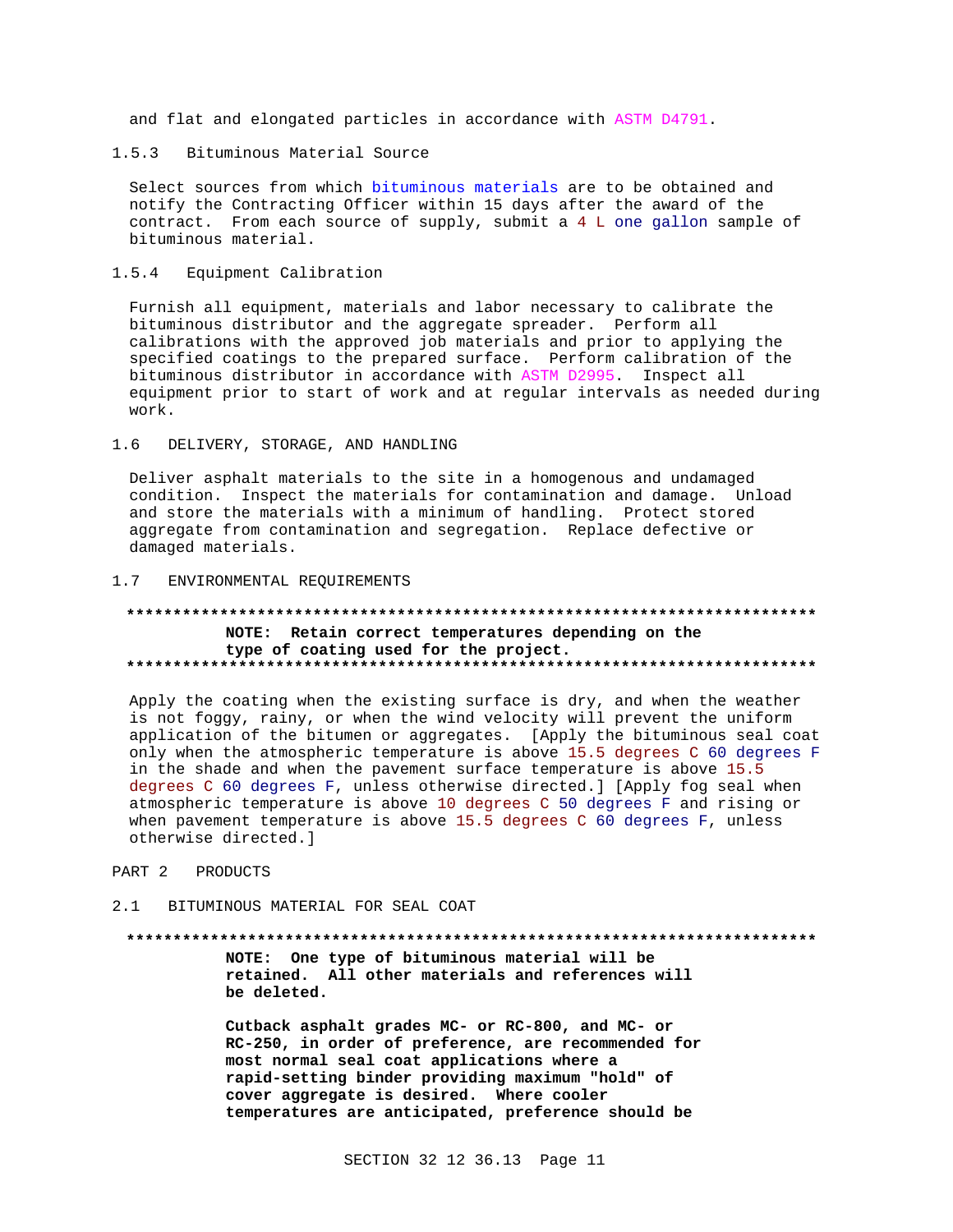**given to the use of MC- or RC-3000 in very warm climates when work will be performed during periods of high ambient temperature. In most areas cutback asphalts are no longer used for seal coat applications. Emulsified asphalts are typically used.**

**Emulsified asphalt grades RS-1, RS-2, CRS-1, and CRS-2 are suitable for seal coat applications. Emulsions are better suited to coat aggregate when the aggregate moisture content is over 1 percent but less than 3 percent. The following considerations should be included in the evaluation of alternate grades to be specified for the project:**

**a. Local practice and experience, as well as availability and cost of various grades within the area.**

**b. The rapid-setting emulsions, particularly the cationic types, are effective when damp aggregates must be used.**

**c. Where cooler temperatures are anticipated, consider the use of CRS-1 and CRS-2 grades.**

**d. Anionic emulsions provide better adhesion to basic aggregates such as limestone, while cationic emulsions are better with acidic aggregates such as silicates.**

**Asphalt cement penetration grades 120-150 and 200-300, in order of preference, are suitable for most normal seal coat applications. Where cooler temperatures are anticipated, preference should be given to the use of 200-300 grade. However, the use of asphalt cement will require that aggregates be quickly applied before the asphalt cement has time to cool. This can be difficult.**

**\*\*\*\*\*\*\*\*\*\*\*\*\*\*\*\*\*\*\*\*\*\*\*\*\*\*\*\*\*\*\*\*\*\*\*\*\*\*\*\*\*\*\*\*\*\*\*\*\*\*\*\*\*\*\*\*\*\*\*\*\*\*\*\*\*\*\*\*\*\*\*\*\*\***

Use bituminous material conforming to [AASHTO M 81] [AASHTO M 82] [ AASHTO M 226] or [ASTM D946/D946M] [ASTM D977] [ASTM D2027/D2027M] [ ASTM D2028/D2028M] [ASTM D2397/D2397M] [ASTM D3381/D3381M], [grade [*\_\_\_\_*]] [penetration grade [*\_\_\_\_*]].

# 2.2 AGGREGATE FOR SEAL COAT

**\*\*\*\*\*\*\*\*\*\*\*\*\*\*\*\*\*\*\*\*\*\*\*\*\*\*\*\*\*\*\*\*\*\*\*\*\*\*\*\*\*\*\*\*\*\*\*\*\*\*\*\*\*\*\*\*\*\*\*\*\*\*\*\*\*\*\*\*\*\*\*\*\*\* NOTE: The aggregate gradation to be used will be retained in Table I and the remaining gradations deleted. Specify a maximum moisture content of 3 percent when asphalt emulsion is used and 1 percent when other asphalt types are used. \*\*\*\*\*\*\*\*\*\*\*\*\*\*\*\*\*\*\*\*\*\*\*\*\*\*\*\*\*\*\*\*\*\*\*\*\*\*\*\*\*\*\*\*\*\*\*\*\*\*\*\*\*\*\*\*\*\*\*\*\*\*\*\*\*\*\*\*\*\*\*\*\*\***

Use aggregate consisting of crushed stone, crushed gravel, crushed slag, sand and screenings. Use aggregate with a moisture content [of not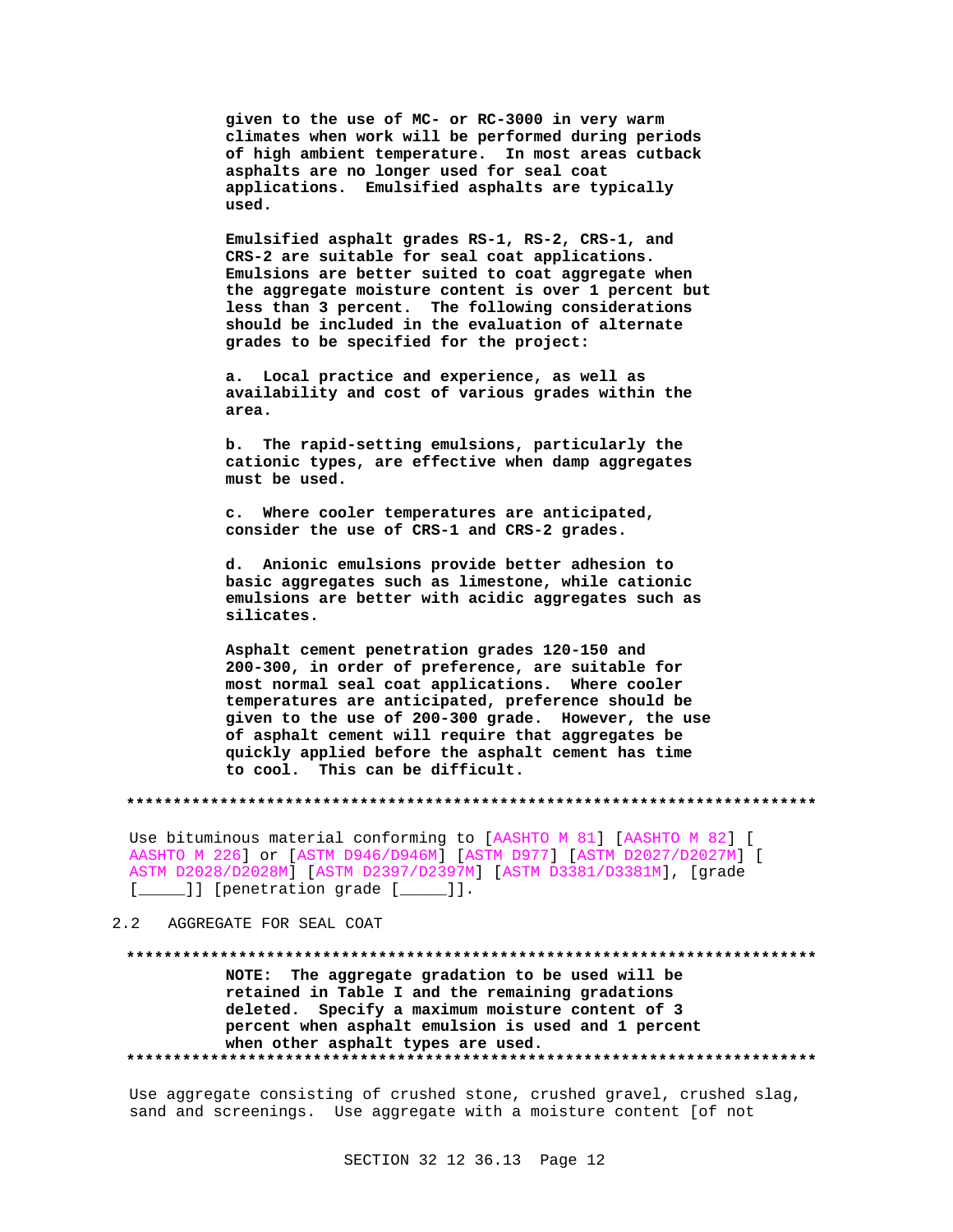greater than [1] [3] percent] [such that the aggregate will readily bond with the bituminous material]. Drying may be required, as directed. Use aggregate conforming to the gradation shown in TABLE I. Allowable aggregate gradation tolerances are given in TABLE II.

| TABLE I. AGGREGATE GRADATIONS<br>(Percent by Weight Passing Square-Mesh Sieves) |                 |                 |                 |  |
|---------------------------------------------------------------------------------|-----------------|-----------------|-----------------|--|
| Sieve Size                                                                      | Gradation No. 1 | Gradation No. 2 | Gradation No. 3 |  |
| $12.5$ mm $1/2$ inch                                                            | 100             |                 |                 |  |
| $9.5 \, \text{mm}3/8 \, \text{in}$                                              | $85 - 100$      | 100             |                 |  |
| $4.75$ mmNo. $4$                                                                | $10 - 30$       | $85 - 100$      | 100             |  |
| $2.36$ mmNo. 8                                                                  | $0 - 10$        | $10 - 40$       | $10 - 40$       |  |
| 1.18 mmNo. 16                                                                   | $0 - 5$         | $0 - 10$        | $0 - 10$        |  |
| $0.30$ mmNo. $50$                                                               |                 | $0 - 5$         | $0 - 5$         |  |

# TABLE II. AGGREGATE GRADATION TOLERANCES

| Material                                                             | Tolerances              |
|----------------------------------------------------------------------|-------------------------|
| Aggregate passing the $9.5$ mm $3/8$ inch<br>sieve and larger sieves | Plus or minus 5 percent |
| Aggregate passing the 4.75 mm No. 4 and<br>smaller sieves            | Plus or minus 3 percent |

## 2.2.1 Coarse Aggregate

Use coarse aggregate consisting of clean, sound, durable particles meeting the following requirements.

# 2.2.1.1 Film Retention

Use aggregate that exhibits not less than 95 percent retention of bituminous film(ASTM D3625/D3625M.

# 2.2.1.2 Particle Shapes

Use aggregate that has no more than 20 percent by weight of flat and elongated particles on any sieve when determined in accordance with ASTM D4791. A flat particle is one having a ratio of width to thickness greater than 3; an elongated particle is one having a ratio of length to width greater than 3.

# 2.2.1.3 Weight Loss

Use aggregate with a percent weight loss not exceeding 40 after 500 revolutions, as determined in accordance with ASTM C131/C131M.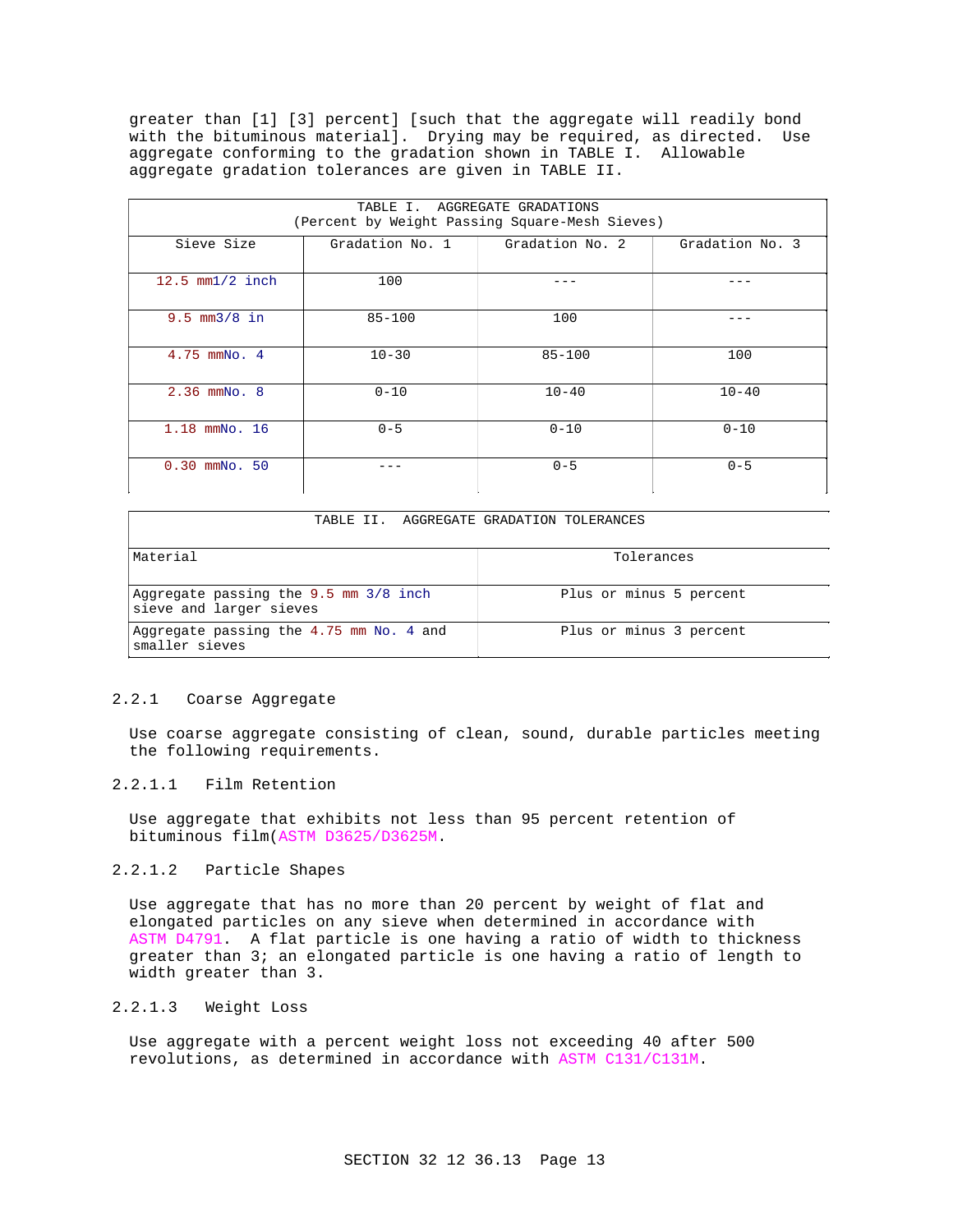## 2.2.1.4 Friable Particles

Use aggregate with no more than 0.1 percent of the total weight of aggregate sample consisting of friable particles when tested in accordance with ASTM C142/C142M.

## 2.2.1.5 Crushed Slag

Use crushed slag aggregate with a dry weight not less than 1200 kg/cubic meter 75 pcf, as determined in accordance with ASTM C29/C29M.

### $2.2.1.6$ Crushed Aggregate

Crushed aggregate retained on the 4.75 mm No. 4 sieve and each coarser sieve must contain at least 75 percent by weight of crushed pieces having one or more fractured faces with the area of each face equal to at least 75 percent of the smaller midsectional area of the aggregate particle. When two fractures are contiguous, the angle between the planes of fractures must be at least 30 degrees to count as two fractured faces.

### $2.2.2$ Fine Aggregate

Use fine aggregate consisting of clean, sound, durable particles of crushed stone, slag, or crushed gravel. Use aggregate that meet the requirements for stripping, abrasion resistance and percent friable particles as specified for coarse aggregate.

#### $2.3$ EMULSIFIED ASPHALT FOR FOG SEAL

## 

NOTE: In a majority of applications, the cationic (CSS-1h) is preferable to the anionic (SS-1h) for use as fog seal. Cationic emulsion will cure at a faster rate than anionic and is more suitable where high humidity prevails. 

Use emulsified asphalt for Fog Seal conforming to ASTM D977, [SS-1] [SS-1h] [\_\_\_\_\_] for anionic and ASTM D2397/D2397M[CSS-1] [CSS-1h] [\_\_\_\_] for cationic materials.

### $2.4$ **WATER**

Provide fresh, clean, and potable water.

## PART 3 EXECUTION

### PREPARATION OF SURFACE  $3.1$

### 

NOTE: If the surface to be treated requires repairs, the method of repairs and extent of work involved should be shown or described.

Removal of paint and rubber deposits are generally accomplished by high pressure water blasting but care must be used to ensure that the water pressure does not significantly damage the asphalt pavement surface. Few approved chemicals are effective and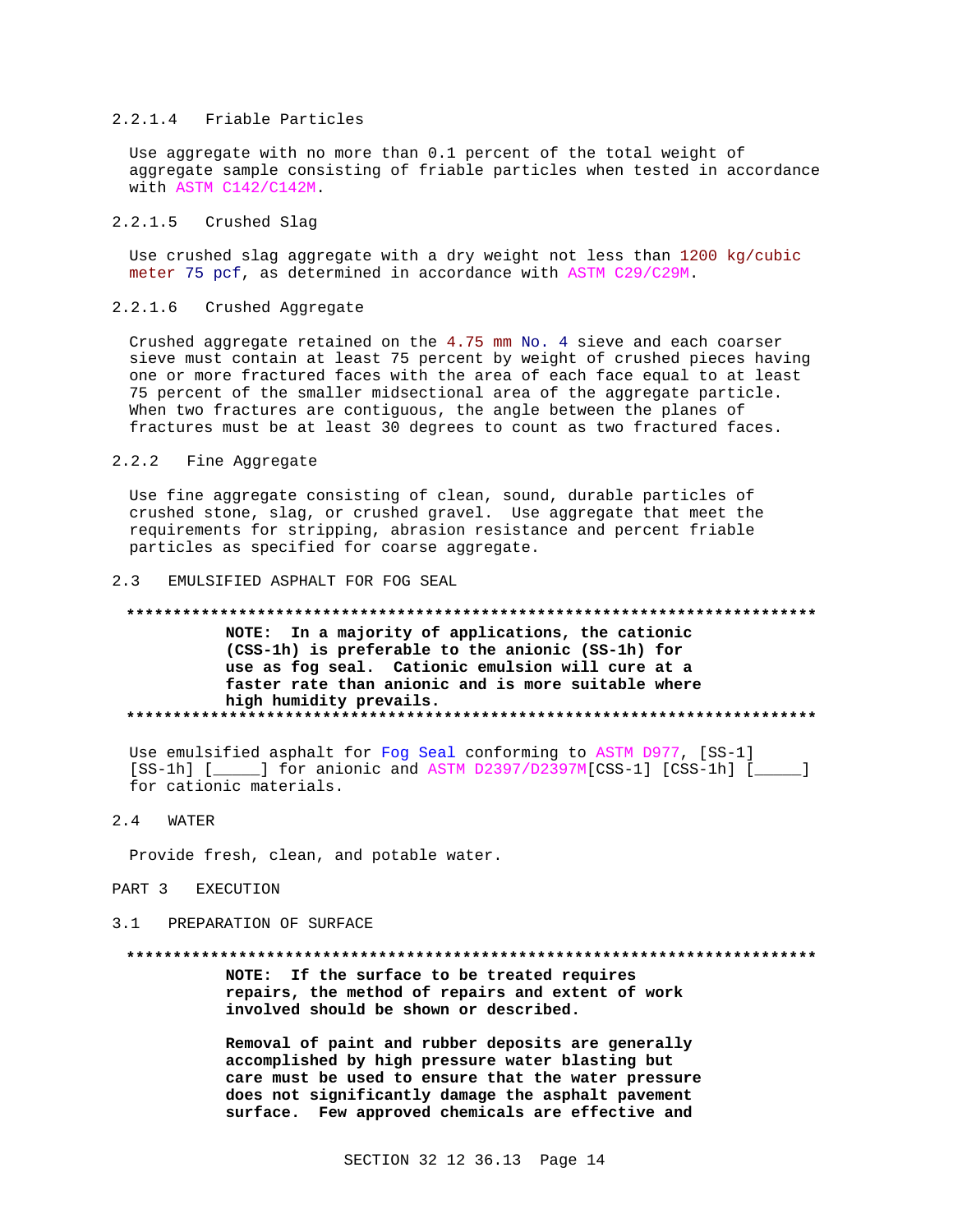**sandblasting is not permitted by air pollution regulations at some locations. Mechanical abrasion generally causes damage to the pavement.**

**Bracketed sentence at the end of this paragraph applies to Fog Seal; remove when not used in the project. \*\*\*\*\*\*\*\*\*\*\*\*\*\*\*\*\*\*\*\*\*\*\*\*\*\*\*\*\*\*\*\*\*\*\*\*\*\*\*\*\*\*\*\*\*\*\*\*\*\*\*\*\*\*\*\*\*\*\*\*\*\*\*\*\*\*\*\*\*\*\*\*\*\***

Repair damaged surface and fill cracks before starting work. Immediately before starting work, remove all loose material, dirt, clay, or other objectionable material from the surface to be treated with power brooms or power blowers, if needed. Paint firmly bonded to the surface may remain. Do not mix material removed from the surface with the cover aggregate.[ When necessary to achieve a clean surface for fog application, flushing with water will be permitted.]

## 3.2 SEAL COAT APPLICATION

# 3.2.1 Rate

Spread the bituminous material in the quantities shown in TABLE III. The exact quantities within the range specified, which may be varied to suit field conditions, will be determined by the Contractor and approved by the Contracting Officer prior to use. The bituminous quantities may have to be increased when the pavement has rough surface texture and may have to be decreased when the pavement surface is very tight.

| TABLE III. APPLICATION OF MATERIAL<br>(Quantities Per Square Meter) |                          |                      |  |
|---------------------------------------------------------------------|--------------------------|----------------------|--|
| Gradation No.                                                       | Bitumen, liters gallons  | Aggregate, kg pounds |  |
|                                                                     | $0.60 - 0.900.15 - 0.20$ | $8 - 1015 - 20$      |  |
| 2                                                                   | $0.45 - 0.600.10 - 0.15$ | $5 - 810 - 15$       |  |
| ς                                                                   | $0.45 - 0.600.10 - 0.15$ | $5 - 810 - 15$       |  |

## 3.2.2 Temperature

Apply asphalt at a temperature that will provide an application viscosity between 10 and 60 seconds, Saybolt Furol, or between 20 and 120 square mm/sec 20 and 120 centistokes, kinematic. Furnish the temperature/viscosity relationship to the Contracting Officer.

## 3.2.3 Application of Bituminous Material

Following the preparation and inspection of the pavement surface, apply the seal coat material at the specified application rates. Uniformly apply the bituminous material in a single pass of the distributor and with either a double or triple lap spray over the surface to be sealed. Spread building paper on the surface for a sufficient distance back from the ends of each application so that flow through the spray bar may be started and stopped on the paper and so that all sprays will be operating at the proper pressure on the surface to be sealed. Immediately after the bituminous material application, remove the building paper. Apply bituminous material to all areas missed with the distributor. No smoking,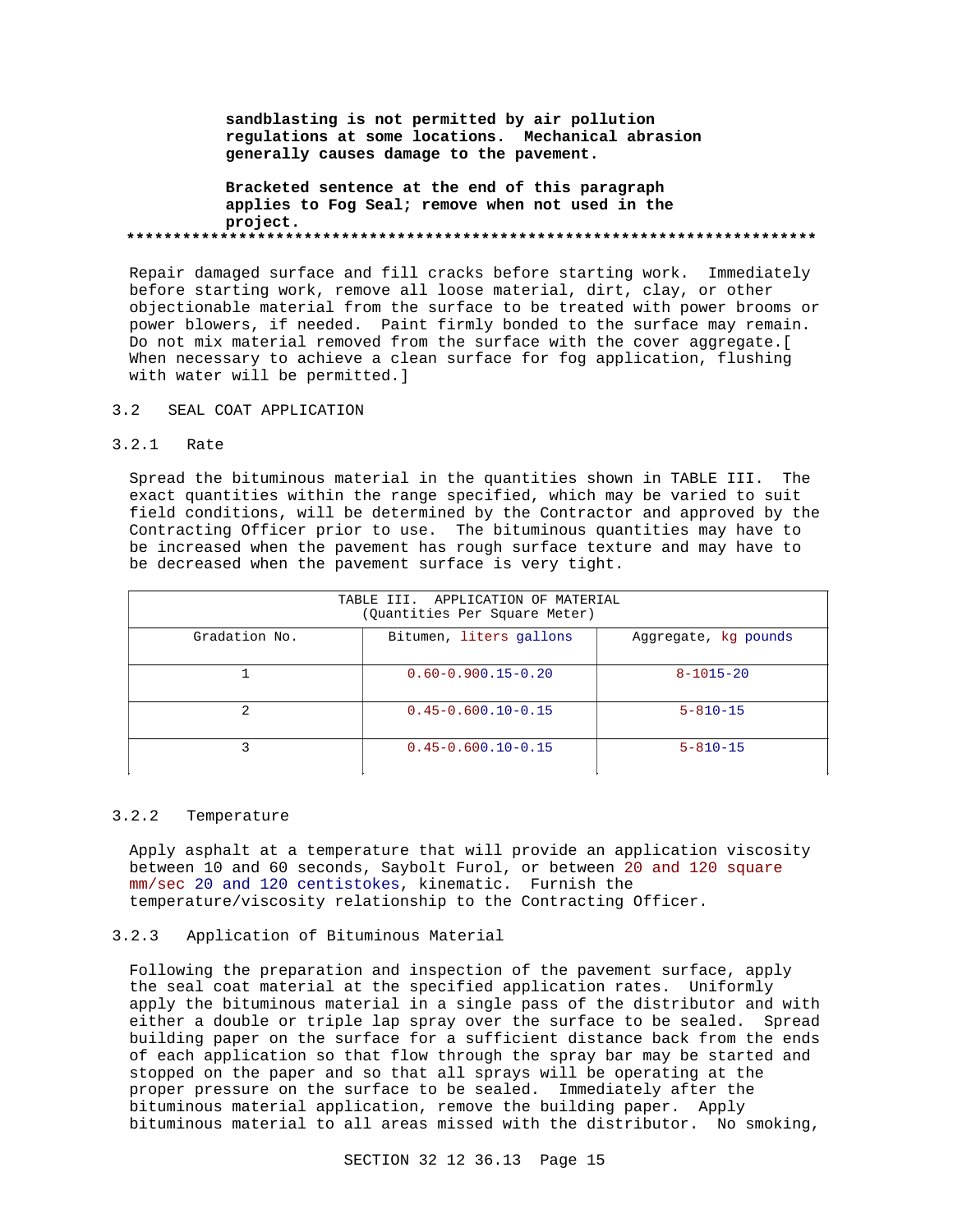fires, or flames, other than the heaters that are a part of the equipment, will be permitted within 8 meters 25 feet of heating, distributing, and transferring operations of bituminous material other than bituminous emulsions.

### $3.2.4$ Aggregate Application Rate

Spread the aggregate in the quantities shown in TABLE III. The exact quantities within the range specified, which may be varied to suit field conditions, will be determined by the Contractor, and approved by the Contracting Officer prior to use. The aggregate weights shown in this table are those of aggregate having a specific gravity of 2.65. If the specific gravity of the aggregate to be used is less than 2.55 or greater than 2.75, make adjustments in the number of kilogramspounds of aggregate required per square meteryard to insure a constant volume of aggregate per square meteryard of treatment.

### $3.2.5$ Application of Aggregate

## 

NOTE: When using cutback asphalt, the asphalt cools to the temperature of the surface to which it is applied in approximately 1 1/2 minutes. In the case of emulsified asphalt, breaking of the emulsion occurs in 3 to 4 minutes. No bituminous material should be down more than the following number of minutes before it is covered with aggregate:

| Cutback Asphalt    | 1 to $1 - 1/2$ minutes |
|--------------------|------------------------|
| Emulsified Asphalt | 3 to 4 minutes         |
| Asphalt Cement     | 1 minute               |

### 

Spread the specified quantity of cover aggregate uniformly over the bituminous material. Provide sufficient aggregate on trucks at the work site to cover the distributor load of bituminous material before the bituminous material is applied. No bituminous material may be down more than [3 to 4] [\_\_\_\_\_] minutes before it is covered with aggregate. Uniformly spread aggregate with aggregate-spreading equipment. Lightly recover areas having insufficient cover with additional aggregate by hand during the operations whenever necessary.

### $3.2.6$ Rolling and Brooming

Begin rolling operations immediately following the application of cover aggregate. Perform rolling using pneumatic-tired rollers. Operate the rollers at a speed that will not displace the aggregate. Continue rolling until the aggregate is uniformly distributed and keyed into the bituminous material. Sweep off the surface and remove all surplus aggregate not less than 24 hours nor more than 4 days after rolling is completed. Immediately prior to opening to traffic, roll the entire treated area with a self-propelled pneumatic-tired roller.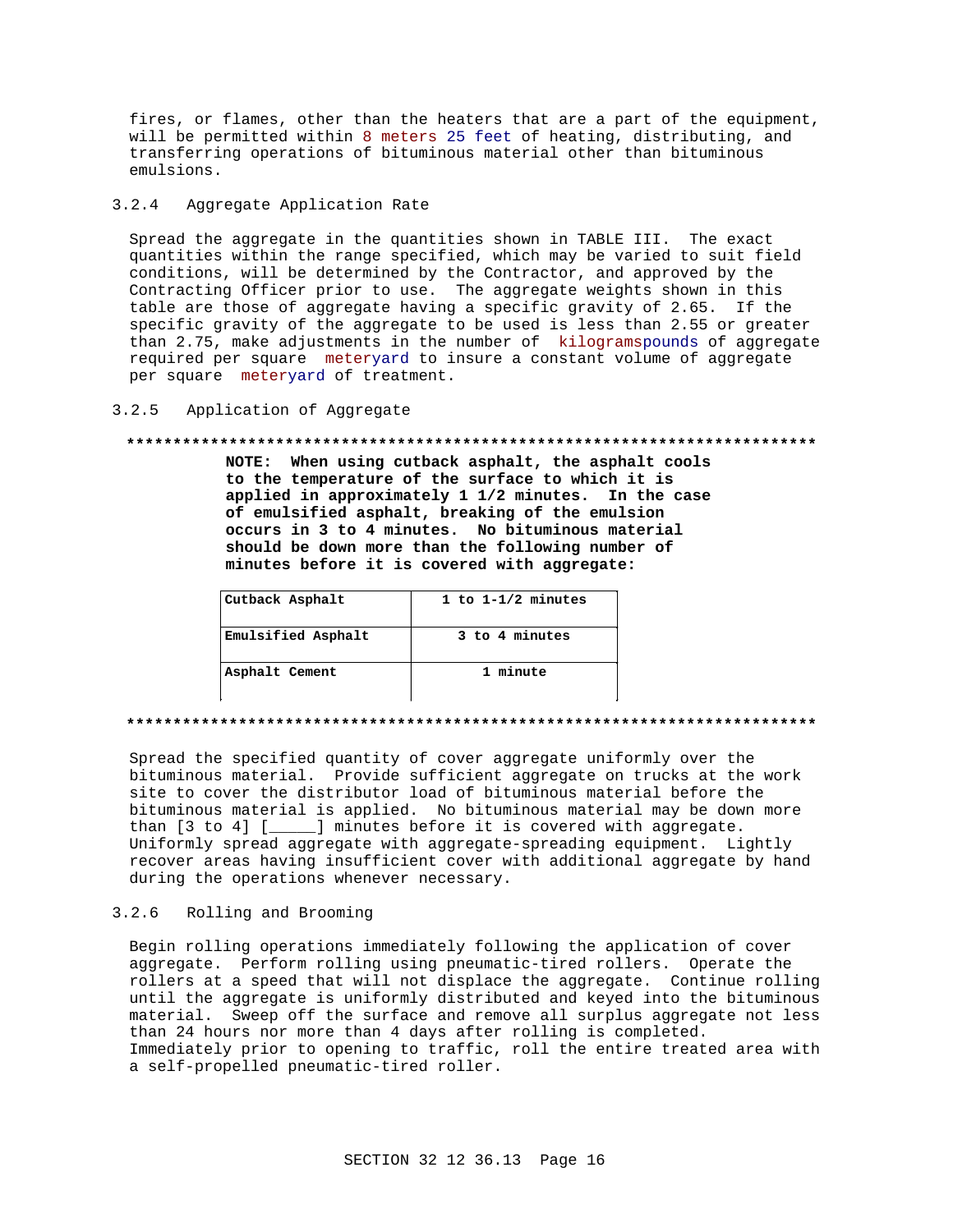## 3.3 FIELD QUALITY CONTROL - SEAL COAT

# 3.3.1 Tests

Perform field tests in sufficient numbers to assure that the specifications are being met. Submit copies of the test results, within 24 hours of the completion of the test. Submit certified copies of the aggregate test results, not less than [30] [\_\_\_\_\_] days before the material is required in the work and certified copies of the bituminous materials test reports indicating compliance with applicable specified requirements, not less than [30] [\_\_\_\_\_] days before the material is required in the work. Provide a copy of the calibration test results before the bituminous distributor and aggregate spreader are used on the job. Testing is the responsibility of the Contractor. Perform test using an approved commercial laboratory. The following number of tests, if performed at the appropriate time, will be the minimum acceptable for each type of operation.

## 3.3.1.1 Gradation

Perform gradation tests in accordance with ASTM C136/C136M. Perform a minimum of three gradations for each day's run. Repeat the gradation test when the source of materials is changed. When deficiencies are found, retest the material already placed to determine the extent of the unacceptable material. Replace all in-place unacceptable material at no additional expense to the Government.

# 3.3.1.2 Abrasion Resistance

Perform abrasion resistance tests in accordance with ASTM C131/C131M. Perform one test prior to start of work. If sources of aggregate are changed, conduct an abrasion resistance test prior to using another source.

# 3.3.1.3 Stripping

Perform stripping test on aggregate from each source, in accordance with ASTM D3625/D3625M, prior to incorporation into the work and when the source is changed.

## 3.3.2 Bituminous Material Sample

Obtain a sample of the bituminous material used under the supervision of the Contracting Officer. The sample will be retained by the Government.

## 3.4 TRIAL APPLICATION - SEAL COAT

Prior to applying the seal coat, place a test section at least 30 meters 100 feet long by 6 meters 20 feet wide using the approved job materials and roll them in accordance with the specified requirements. Perform tests to determine the application rates of the bitumen and aggregate. If the tests indicate that the seal coat test section does not conform to the specification requirements, make necessary adjustments to the application equipment and to the spreading and rolling procedures, and construct additional test sections for conformance to the specifications. Where test sections do not conform to specification requirements, remove seal coat at no expense to the Government; no separate payment will be made for seal coat materials and labor, either in placement or removal of any test section. Perform quality control sampling and testing during construction as required in paragraph FIELD QUALITY CONTROL above.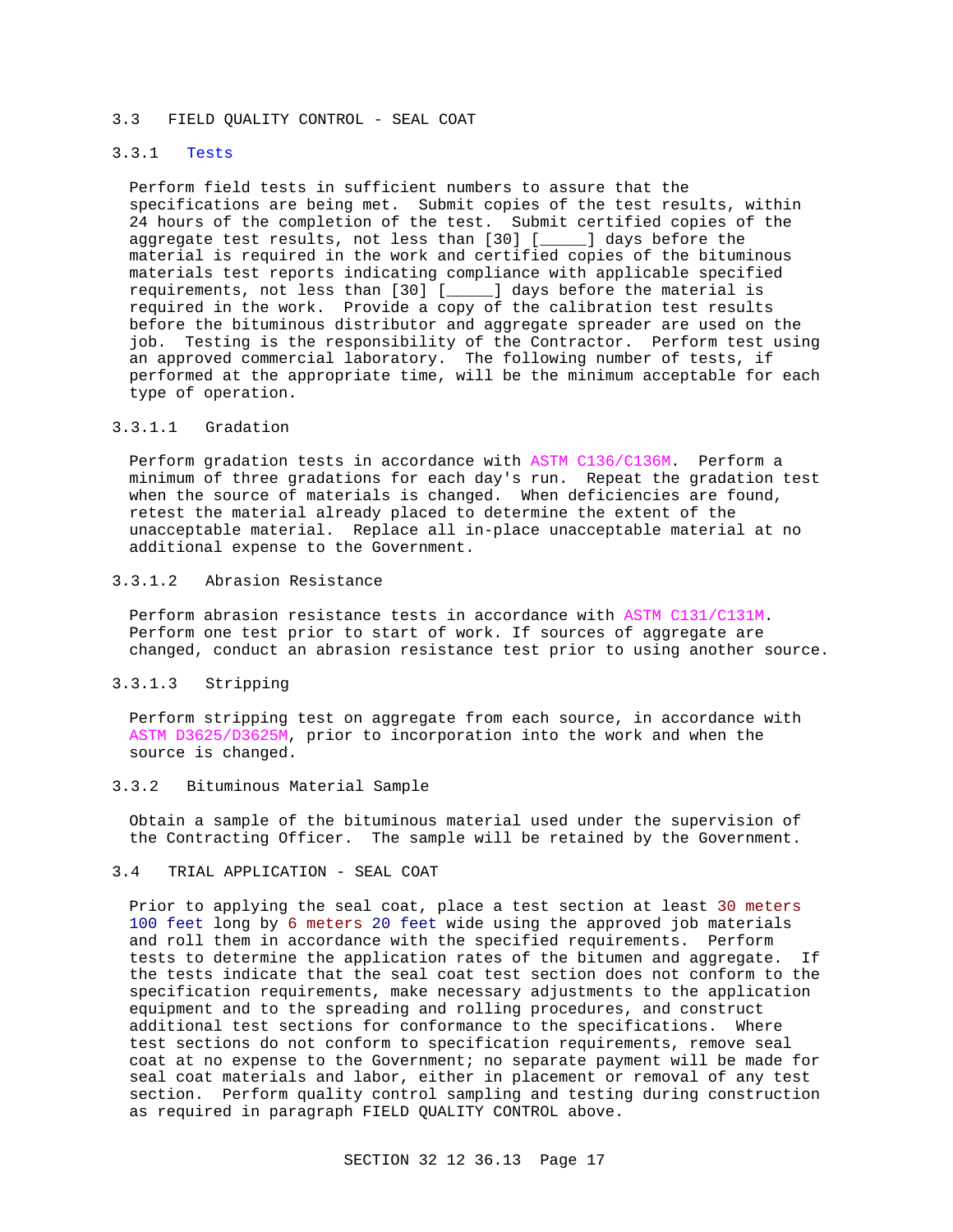### $3.5$ FOG SEAL APPLICATION

#### $3.5.1$ Sample Application

NOTE: In some localities an incompatibility may exist between the asphaltic emulsion and the water to be used for dilution due to their characteristics. Clear, potable water should be used, and if there is any doubt with the compatibility of the water and the asphalt emulsion, add the following to this paragraph: Prior to commencing work, combine 0.24 liter one half pint of the proposed asphalt emulsion and 0.24 liter one half pint of the proposed water, agitate, and allow to sit for a period of 24 hours to test their compatibility. If they prove to be incompatible, provide an approved chemical treatment for all water used for dilution or a different and compatible source of water. 

Determine the required application rate from a sample installation. Select an area of the prepared pavement at least 90 m 300 feet long and as wide as the distributor spray bar. Dilute emulsified asphalt with an equal part of water or as agreed to by the Contracting Officer. Apply the water diluted asphalt emulsion in at least three test sections; each a minimum of 30 m 100 feet long. Make trial applications at residual rates of 0.36, 0.63, and 0.90 L/square meter 0.08, 0.14, and 0.20 gallons/square yard. The trial application rates may be modified if approved by the Contracting Officer. Additional trial applications may be made if warranted by pavement surface conditions. Use the rate which has been satisfactorily applied without leaving an excess of asphalt residue on the surface and has been approved, for the fog seal.

### $3.5.2$ Application Inspection

Inspect application of fog seal for uniformity. During application, take one sample for each 400 square meters 500 square yards of surface area to receive emulsified asphalt. Weigh samples to determine conformance with application rate.

### $3.5.3$ Inspection Reports

Furnish a written report citing climatic temperature during application of fog seal, emulsion temperature during application, rate of emulsion application, and any significant observations.

### $3.5.4$ Application

Following preparation of the surface, apply the water diluted asphalt emulsion at the rate determined from the trial application. Maintain application temperature of emulsified asphalt between 24 and 71 degrees C 75 and 160 degrees F. To obtain uniform application of the fog seal at the junction of previous and subsequent applications, spread building paper on the surface of the applied material for a sufficient distance back from the ends of each application so that flow from the spray bar may be started and stopped on the paper, and so that all sprayers will operate